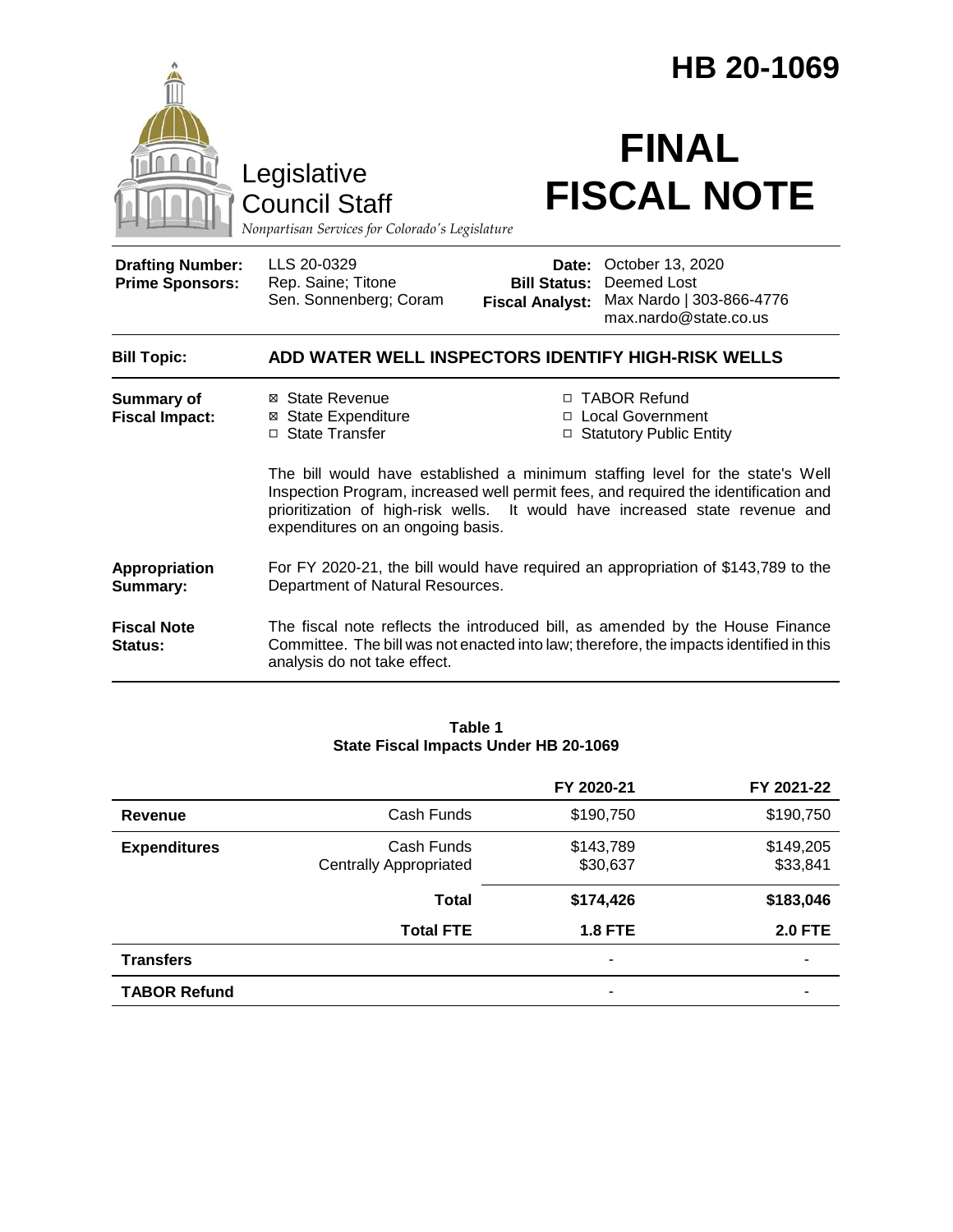October 13, 2020

# Page 2 **HB 20-1069**

## **Summary of Legislation**

The bill establishes a minimum staffing level for the state's Well Inspection Program, increases well permit fees, and requires the identification and prioritization of high-risk wells.

The bill requires that the Division of Water Resources in the Department of Natural Resources (DNR) employ at least four inspectors to monitor water well construction and pump installation. At least one inspector must be primarily concerned with Water Division 1 (South Platte River), and one inspector must be primarily concerned with Water Division 2 (Arkansas River). It increases permit fees for all types of wells by \$35, and correspondingly increases the portion of each well permit fee that is deposited into the Well Inspection Cash Fund by \$35.

The bill directs the State Board of Examiners of Water Well Construction and Pump Installation Contractors to promulgate rules by November 1, 2020, for identifying high-risk wells that should be prioritized for inspection. The program is directed to follow these rules for identifying high-risk wells and prioritize the inspection of these wells.

## **Background**

Constructing a well requires a permit from the Division of Water Resources. The current statutory permit fee for most well types is \$100, \$40 of which is deposited into the Well Inspection Cash Fund, with the remainder deposited into the Water Resources Cash Fund. In FY 2017-18, about 4,000 new wells were constructed, 310 of which were inspected by the program's staff.

#### **State Revenue**

The bill increases state revenue by an estimated \$190,750 in FY 2020-21 and future years to the DNR. The additional revenue is deposited into the Well Inspection Cash Fund. This estimate is based on a 10-year median of 5,450 well permit application fees collected. This revenue is subject to state revenue limits established in TABOR.

## **State Expenditures**

The bill increases state expenditures by \$174,426 and 1.8 FTE in FY 2020-21, and \$183,046 and 2.0 FTE in FY 2021-22 and future years. These expenditures are shown in Table 2 and described below.